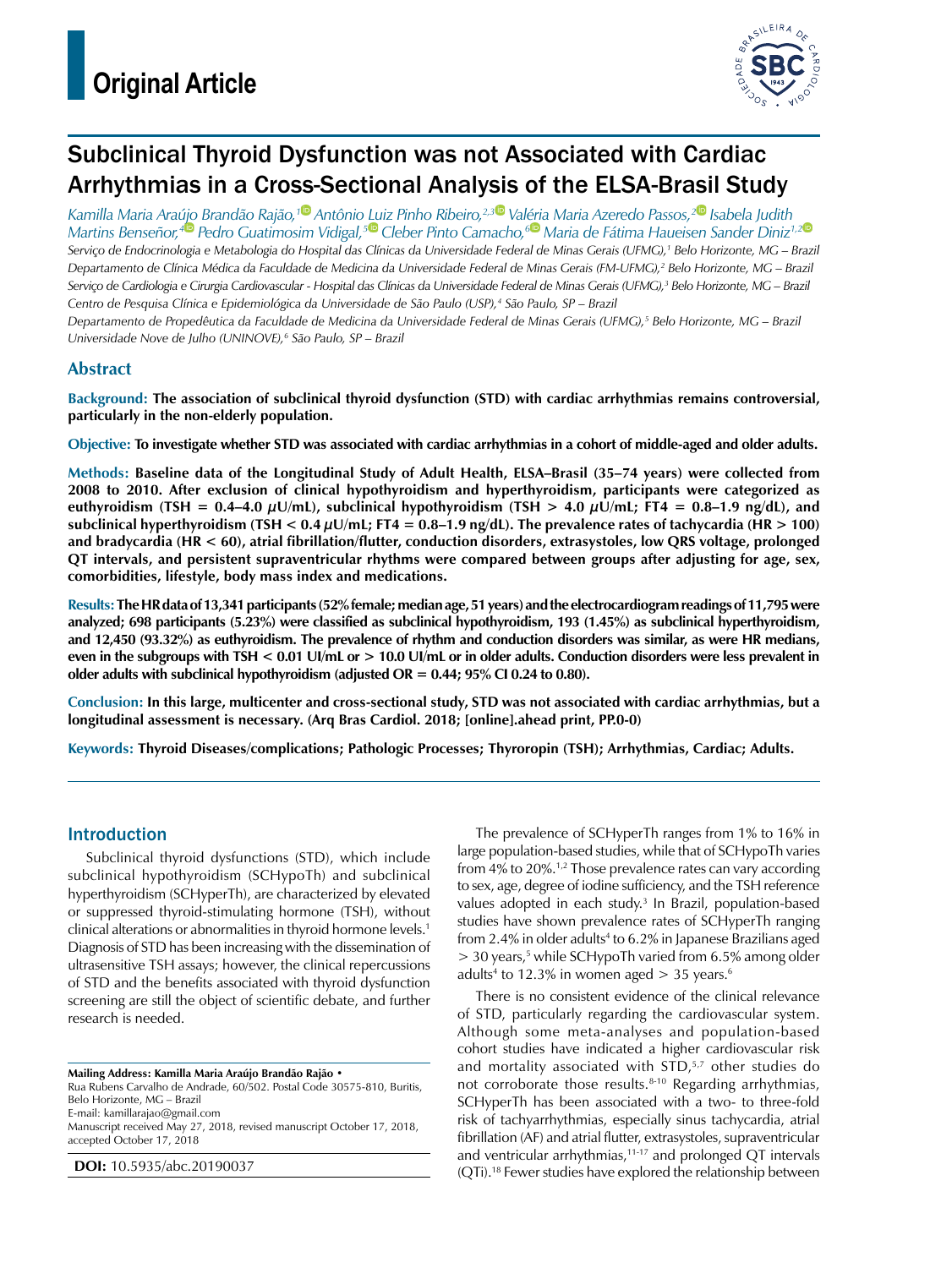SCHypoTh and cardiac arrhythmias. Weak evidence, mostly in the form of case reports, suggests that SCHypoTh can lead to bradyarrhythmias, including sinus bradycardia and atrioventricular blocks, atrial arrhythmias, prolonged QTi, and severe ventricular arrhythmias.19,20 Most of the related studies have focused on older adults.

The aim of the present study was to investigate whether STD was associated with cardiac arrhythmias in a cohort of middle-aged and older adults in the baseline of the Longitudinal Study of Adult Health (ELSA–Brasil), the largest cohort of a Brazilian adult population to date.

### Methods

#### Study population

The present investigation is a subproject of ELSA–Brasil, in which the baseline cohort comprised 15,105 civil servants aged 35–74 years from six Brazilian cities, who were enrolled between August 2008 and December 2010. The majority of participants were young adults (78% aged < 60 years), with 54% female. The ELSA–Brasil protocol conforms to the ethical guidelines of the 1975 Declaration of Helsinki and was approved by the research ethics committees at all six centers. All participants provided a written informed consent.<sup>21</sup>

Participants were excluded if they were using any drugs that could interfere with TSH or free thyroxine (FT4) laboratory assays (levodopa, carbidopa, metoclopramide, haloperidol, valproic acid, propranolol, heparin, prazosin, rifampicin, carbamazepine, primidone, phenytoin, and furosemide).<sup>22</sup> Participants with serum TSH and FT4 alterations indicating clinical thyroid dysfunction, including those with normal serum FT4 levels and TSH  $> 20 \mu U/mL$ , or if they were using levothyroxine or antithyroid agents (thiamazole or propylthiouracil) were excluded. All participants who did not present exclusion criteria were included.

#### Study protocol

Standardized interviews were conducted with participants at their workplaces and at the research center. Clinical examinations and laboratory tests were performed according to standardized protocols developed for the study. Participants were instructed to present all medical prescriptions and medications they had used in the preceding month.21

Skin color was self-reported. Anthropometric parameters, including height and weight, were measured using standardized techniques and materials. Resting heart rate (HR) and blood pressure (BP) were measured three times, with the mean values for the second and third measurements considered for analysis.<sup>23</sup>

Standard 12-lead resting electrocardiograms (ECGs) were recorded and analyzed according to the Minnesota code criteria24 using a digital device (Atria 6100, Burdick, Cardiac Science Corporation, Bothel, WA, USA) with automated readings of HR; duration, range, and axes of P, QRS, and T waves; QT intervals, and QTc (Bazett's correction). The ECG tracings were analyzed at the ECG Reading Center of ELSA-Brasil in Minas Gerais. In total, 11,795 ECGs were available for analysis.

Blood samples were collected after an overnight fast. Participants were instructed to reschedule their appointment at the research center if they had a fever or developed any acute disease symptoms. All laboratory analyses were centralized in a single research center (University of São Paulo).<sup>25</sup> The quality and management of data collection and storage were ensured through training sessions, certifications, and renewal of certifications of the interviewers and technicians in charge of the clinical examinations and laboratory tests of the study protocol.<sup>21</sup>

The methods, reagents, and equipment used in the assays conducted at the central laboratory were as follows: 1) TSH: immunoenzymatic bead-based technique, Siemens reagent L2KTS2, analytical sensitivity of 0.004 mU/L, conducted for all participants; 2) FT4: immunoenzymatic bead-based technique, analytical sensitivity of 0.3 ng/dL, only for those patients with abnormal TSH levels (both the TSH and FT4 assays were performed using a Siemens IMMULITE 2000 Immunoassay System® – Siemens Healthcare Diagnostics, Deerfield, IL, USA); 3) Total cholesterol: enzymatic colorimetric method, Siemens reagent (code 99301390); 4) Triglycerides: enzymatic colorimetric method with glycerol phosphate peroxidase according to Trinder; 5) HDL cholesterol: homogeneous enzymatic colorimetric method without precipitation; 6) LDL cholesterol: Friedewald equation for triglycerides < 400 mg/dL; otherwise, measured directly using a homogeneous enzymatic colorimetric assay without precipitation; 7) Serum blood sugar: enzymatic hexokinase method; 8) Hemoglobin A1C: high-pressure liquid chromatography (HPLC), Bio-Rad D-10 Hemoglobin A1c Program (Bio-Rad Laboratories, Inc., Hercules, CA, USA). All biochemical tests were analyzed using the ADVIA 1200 Chemistry System (Siemens Healthcare Diagnostics, Deerfield, IL, USA); and 9) Chagas disease serology: ELISA method using a solid-phase microplate (CHAGATEST, Wiener Laboratorios S.A.I.C., Rosario, Argentina).25

#### Definition of cases

Participants were allocated into one of three groups: euthyroidism (TSH =  $0.4-4.0 \mu U/mL$ ), SCHypoTh (TSH > 4.0 and  $\leq 20 \mu U/mL$  with FT4 = 0.8–1.9 ng/dL), and SCHyperTh  $(TSH < 0.4 \,\mu$ U/mL and FT4 = 0.8–1.9 ng/dL). =

Abnormalities on ECG were categorized into rhythm disorders (AF and flutter: Minnesota codes 8.3.1, 8.3.2, 8.3.3, 8.3.4; supraventricular extrasystoles (SVES): 8.1.1; ventricular extrasystoles (VES): 8.1.2; persistent supraventricular rhythm: 8.4.1) and blocks or conduction disorders (complete right and left bundle branch block: 7.2.1, 7.2.2, 7.1.1, 7.1.2; incomplete right and left bundle branch block: 7.3 and 7.6; nonspecific intraventricular block: 7.4, and atrioventricular blocks: 6.1; 6,2,1; 6.2.2; 6.2.3; 6.3). The presence of long QTi ( $> 115\%$ ) and low QRS complex voltage (9.1) was also investigated.<sup>24, 26</sup>

Abnormalities on heart rate measured by clinical examination were classified as bradycardia (HR < 60 or < 50 beats per minute [bpm]) and tachycardia (HR > 100 or >110 bpm).

Diabetes mellitus was defined by abnormal laboratory findings according to American Diabetes Association criteria (fasting blood glucose  $\geq 126$  mg/dL, blood glucose levels two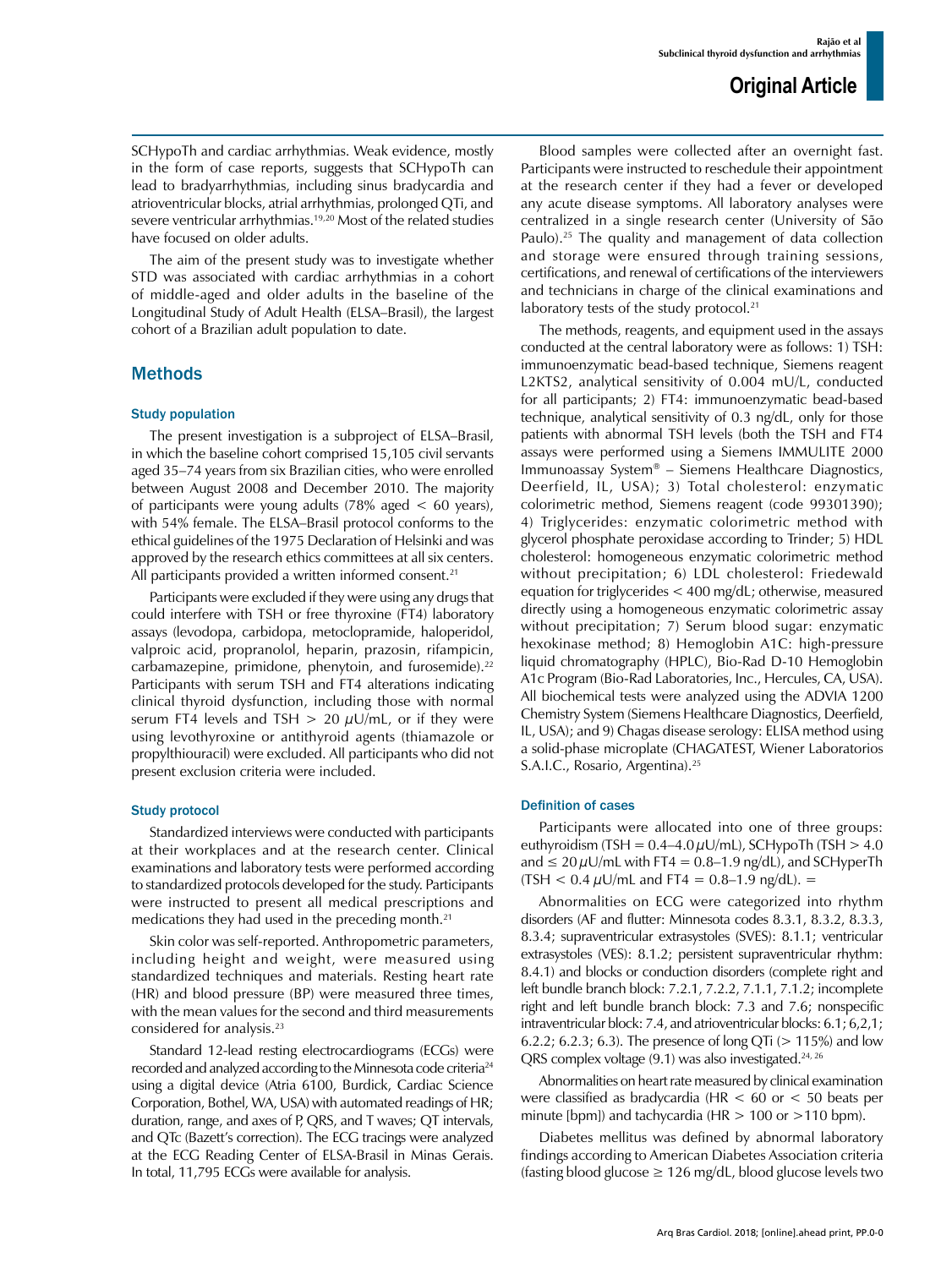hours after a 75 g load of anhydrous glucose  $\geq 200$  mg/dL, or hemoglobin A1c  $\geq$  6.5%) or the use of insulin or oral/subcutaneous hypoglycemic drugs. Arterial hypertension was defined by a self-reported medical diagnosis of hypertension, use of anti-hypertensive agents, or blood pressure ≥ 140/90 mmHg. Dyslipidemia was defined as total serum cholesterol  $\geq 200$  mg/dL or triglycerides  $\geq 150$  mg/dL or LDL cholesterol  $\geq 130$  mg/dL, or the use of hypolipidemic medication. Congestive heart failure, coronary artery disease, and chronic obstructive pulmonary disease were defined by a self-reported medical diagnosis. Chagas disease was defined by positive serology in the Chagas test – ELISA assay. Excessive alcohol use was defined as the intake of more than 140 g of alcohol per week for women and more than 210 g of alcohol per week for men.

Medications considered for statistical adjustments were those that could interfere with thyroid or cardiac function and included antiarrhythmic drugs, β-blockers other than propranolol (which had been excluded previously), β2-agonists, adrenergic agonists and nondihydropyridine calcium channel blockers, lithium carbonate, potassium iodide, amiodarone, interferon-α, systemic glucocorticoids, dopaminergic agonists, carbamazepine, and oxcarbazepine.27,28

#### Statistical analysis

The statistical analysis was performed using the STATA™ software, v. 12.0. The data are described as medians and interquartile ranges or proportions, since they did not present a normal distribution, according to test of Shapiro-Wilk. The nonparametric tests of Mann-Whitney and Kruskal-Wallis were used to compare medians, Pearson's chi-squared and Fisher's exact tests to compare proportions, and Spearman's correlation coefficient to estimate correlations between continuous variables. Logistic regression analysis was delineated between SCHyperTh or SCHypoTh and serum TSH and FT4 levels and the presence of arrhythmias/ electrocardiographic abnormalities. Age, sex, skin color, body mass index (BMI), smoking status, excessive alcohol use, comorbidities (dyslipidemia, diabetes, hypertension, coronary disease, congestive heart failure, chronic obstructive pulmonary disease, and Chagas disease), and medication use were considered for adjustment. The p value < 0.20 was considered for the multivariate model, and statistical significance was p < 0.05. Subgroup analyses were performed for older individuals (age 65–74 years) and those with extreme TSH values ( $< 0.1 \mu$ U/mL or  $> 10 \mu$ U/mL).

#### **Results**

This study included 13,341 (88.32%) of the 15,105 participants enrolled at the baseline of the ELSA-Brasil study. The 1,764 excluded participants are shown in Figure 1.

The profile of the participants for the overall study population categorized by thyroid function group is shown in Table 1.

STD was found in 891 (6.68%) participants, with a greater prevalence of SCHypoTh (5.23%) over SCHyperTh (1.45%). SCHypoTh was slightly associated with older age (odds ratio [OR] 1.03, 95% confidence interval [CI] 1.02-1.04), female sex (OR 1.18, 95% CI 1.01- 1.38), higher BMI (OR 1.03, 95% CI 1.01-1.04), and white skin color (OR 1.30, 95% CI 1.10-1.55) when compared to the euthyroidism. Black skin color (OR 0.56, 95% CI 0.41- 0.75) and smoking (OR 0.72, 95% CI 0.56-0.94) were independently and negatively correlated with SCHypoTh.

SCHyperTh was slightly associated with older age (OR 1.02, 95% CI 1.01-1.04), female sex (OR 1.71, 95% CI 1.26- 2.31), and black skin color (OR 1.61, 95% CI 1.11- 2.33). White skin color (OR 0.71, 95% CI 0.50-0.99) and non-smoking (OR 0.65, 95% CI 0.49-0.88) were independently and negatively associated with SCHyperTh. Increased BMI was associated with SCHyperTh only in the univariate analysis (OR 1.03, 95% CI 1.01-1.04) (Table 1).

There were no significant differences in the HR medians of participants with normal thyroid function (35–130 bpm, median 70), SCHypoTh  $(42.5-111$  bpm, median 70;  $p = 0.087$ ) and SCHyperTh (42–104 bpm, median 71.5,  $p = 0.084$ ).

No correlation was found between HR and serum TSH or FT4 values, whether for the total study population or within each STD group. The multivariate linear regression indicated a relationship between TSH levels and HR in the participants with SCHypoTh ( $p = 0.001$ , after adjustment). No relationship was found between TSH levels and HR in the SCHyperTh group, or between FT4 levels and HR in any of the groups.

Tachycardia was found in 3.10% of the participants and was not associated with STD, even among older adults or in those with extreme TSH values, as shown in Table 2. Likewise, bradycardia (14,72%) was not significantly associated with STD, even in those subgroups.

The relationship between TSH and FT4 levels and heart rate is shown in Table 3. Median TSH levels were significantly higher for individuals with tachycardia compared to those with normal HR, even after adjustments, and medians for FT4 levels were significantly higher in individuals with tachycardia.

Considering the 11,795 ECGs analyzed in this study, no abnormality was associated with STD (Table 4), even in the subgroup of older adults or those with extreme TSH values. The only correlation found was a lower frequency of branch blocks in older adults with SCHypoTh compared to those who were euthyroid (14.29% vs. 26.13%; adjusted OR 0.44, 95% CI 0.24-0.80;  $p = 0.007$ ).

A sensitivity analysis was performed excluding all participants in use of antiarrhythmic drugs, β-blockers, β2-agonists, adrenergic agonists and nondihydropyridine, calcium channel blockers, lithium carbonate, potassium iodide, amiodarone, interferon-α, systemic glucocorticoids, dopaminergic agonists, carbamazepine, and oxcarbazepine, and most of the results were the same, without any association between STD and abnormalities in ECG, and no correlation or relationship was found between HR and serum TSH or FT4 values, whether for the total study population or within each STD group. The only association found was the lower frequency of bradycardia (HR < 60 bpm) in participants with SCHyperTh compared to those who were euthyroid (8,23% vs. 13,54%; adjusted OR 0.62, 95% CI 0.41-0.93; p = 0.021).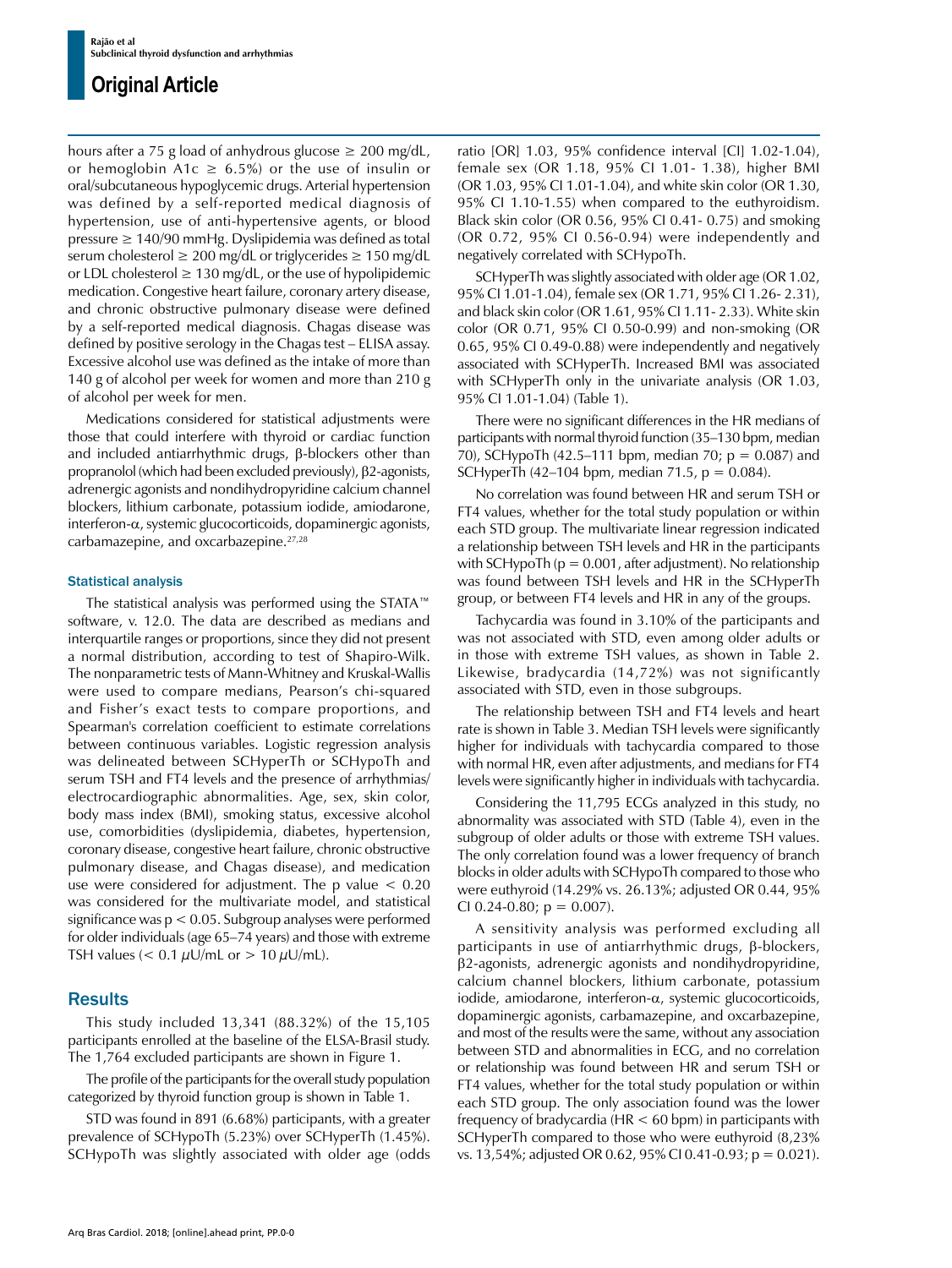

**Figure 1 –** *Inclusion of participants from the ELSA-Brasil study baseline, 2008-2010. TSH: thyroid-stimulating hormone; FT4: free thyroxine; ECG: electrocardiogram.*

|                                                    | Subclinical hypothyroidism | Euthyroidism        | Subclinical hyperthyroidism | <b>Total</b>        |
|----------------------------------------------------|----------------------------|---------------------|-----------------------------|---------------------|
| N(% )                                              | 698 (5.23%)                | 12,450 (93.32%)     | 193 (1.45%)                 | 13,341 (100%)       |
| Age, y*                                            | 54 (47-61) +               | 51 (45-58)          | 53 (46-59) +                | 51 (45-58)          |
| Female sex (%)                                     | 381 (54.58%) ±             | 6,433 (51.67%)      | 123 (63.73%) ±              | 6,937 (52.00%)      |
| BMI ( $kg/m2$ ) *                                  | 26.80 (24.03-29.96) §      | 26.27 (23.63-29.48) | 26.16 (23.55-29.39) +       | 26.30 (23.65-29.52) |
| Education $\geq$ completed secondary education (%) | 589 (84.38%)               | 10,887 (87.45%)     | 163 (84.46%)                | 11,639 (87.24%)     |
| Skin color (%)                                     |                            |                     |                             |                     |
| white                                              | 426 (61.03%)§              | 6,283 (50.47%)      | 72 (37.30%)§                | 6,781 (50.82%)      |
| brown                                              | 177 (25.36%)               | 3,547 (28.49%)      | 54 (27.98%)                 | 3,778 (28.32%)      |
| black                                              | 60 (8.60%)§                | 2,032 (16.32%)      | 54 (27.98%)§                | 2,146 (16.09%)      |
| others                                             | 35 (5.01%)                 | 588 (4.72%)         | 13 (6.74%)                  | 636 (4.77%)         |
| Hypertension (%)                                   | 243 (34.81%)               | 4,258 (34.20%)      | 87 (45.08%) §               | 4,588 (34.39%)      |
| Diabetes mellitus (%)                              | 145 (20.77%)               | 2,493 (20.02%)      | 46 (23.83%)                 | 2,684 (20.12%)      |
| Dyslipidemia (%)                                   | 547 (78.37%)+              | 9,338 (75.00%)      | 138 (71.50%)                | 10,023 (75.13%)     |
| LDL > 130                                          | 395 (56.59%)               | 7,059 (56.70%)      | 112 (58.03%)                | 7,566 (56.71%)      |
| TGC > 150                                          | 254 (36.39%)§              | 3,850 (30.92%)      | 58 (30.05%)                 | 4,162 (31.20%)      |
| Coronary artery disease (%)                        | 44 (6.30%) †               | 531 (4.27%)         | 10 (5.18%)                  | 585 (4.39%)         |
| CHF (%)                                            | 14 (2.01%)                 | 170 (1.37%)         | 4 (2.07%)                   | 188 (1.41%)         |
| COPD (%)                                           | 17 (2.44%) <sup>+</sup>    | 241 (1.94%)         | $6(3.11\%)$                 | 264 (1.98%)         |
| Chagas' disease (%)                                | 9(1.29%)                   | 112 (0.90%)         | $0(0.00\%)$                 | 121 (0.91%)         |
| Excessive alcohol (%)                              | 43 (6.16%)                 | 992 (7.97%)         | 10 (5.18%)                  | 1,045 (7.83%)       |
| <b>Smoking status</b>                              |                            |                     |                             |                     |

|  | Table 1 – Characteristics of participants categorized by thyroid function group, Longitudinal Study of Adult Health, ELSA–Brasil, 2008-2010 |  |  |  |  |
|--|---------------------------------------------------------------------------------------------------------------------------------------------|--|--|--|--|
|--|---------------------------------------------------------------------------------------------------------------------------------------------|--|--|--|--|

FT4 (ng/dl) \* 1.10 (1.0-1.2) 1.145 (1.05-1.235) 1.20 (1.10-1.40) § 1.10 (1.00-1.24) *BMI: body mass index; LDL: lipoprotein low density; TGC: triglycerides; CHF: congestive heart failure; COPD: chronic obstructive pulmonary disease; Chagas disease: positive serology in the Chagatest – ELISA assay; TSH: thyroid-stimulating hormone; FT4: free thyroxine; \* Median (Interquartile range); † Statistically significant difference (p < 0.05) without adjustment, compared to the euthyroidism; ‡p < 0.05 after adjustment by age; § p < 0.05 after adjustment by age and sex.*

Current smoker 66 (9.46%)§ 1,689 (13.56%) 38 (19.69%)§ 1,793 (13.43%) Former smoker 247 (35.39%)§ 3,639 (29.23%) 64 (33.16%) 3,950 (29.61%) No smoking 385 (55.16%) 385 (55.16%) 7,122 (57.21%) 91 (47.15%)§ 7,598 (56.96%) TSH (μU/mL) \* 5.065 (4.43-6.26) § 1.48 (1.04-2.18) 0.28 (0.17-0.34) § 1.53 (1.04-2.32)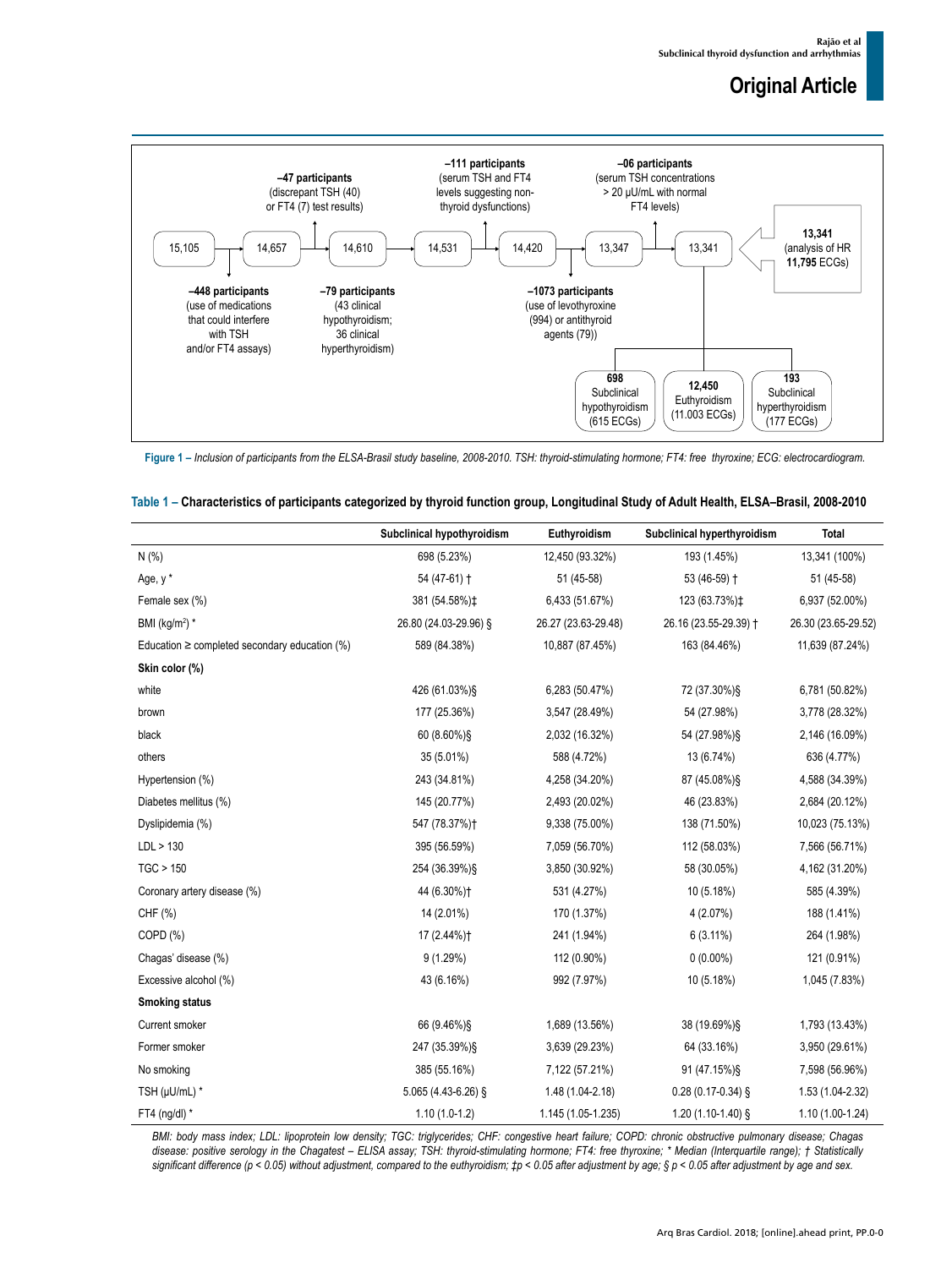## **Table 2 – Association between Heart Rate and Subclinical Thyroid Dysfunction, ELSA-Brasil, 2008-2010**

|                                        | <b>Subclinical Hypothyroidism</b> |                   |       |                  | Euthyroidism     |                     | Subclinical Hyperthyroidism |  |
|----------------------------------------|-----------------------------------|-------------------|-------|------------------|------------------|---------------------|-----------------------------|--|
|                                        | Prevalence N (%)                  | OR (CI 95%)       | "p"   | Prevalence N (%) | Prevalence N (%) | OR (CI 95%)         | "p"                         |  |
| Tachycardia > 100 bpm<br>413 (3.10%)   | 23 (3.76%)                        | 1.04 (0.67-1.59)  | 0.874 | 385 (3.63%)      | 5(2.89%)         | $0.79(0.32 - 1.93)$ | 0.604                       |  |
| $>110$ bpm<br>344 (2.58%)              | 17 (2.81%)                        | $0.91(0.56-1.50)$ | 0.715 | 323 (3.07%)      | 4(2.33%)         | $0.75(0.28-2.04)$   | 0.576                       |  |
| Bradycardia < 60 bpm<br>1,964 (14.72%) | 86 (12.74%)                       | $0.80(0.64-1.01)$ | 0.062 | 1,858 (15.40%)   | 20 (10.64%)      | $0.65(0.41-1.04)$   | 0.074                       |  |
| $< 50$ bpm<br>211 (1.58%)              | 12 (2.00%)                        | 1.07 (0.59-1.92)  | 0.830 | 195 (1.87%)      | 4(2.33%)         | .25 (0.46-3.39)     | 0.667                       |  |

#### **Table 3 – Relationship between Heart Rate and TSH and FT4 Levels, ELSA-Brasil, 2008-2010**

|                         | <b>TSH</b>     |          | FT4            |          |  |
|-------------------------|----------------|----------|----------------|----------|--|
|                         | Median (µU/ml) | p-value* | Median (ng/dl) | p-value* |  |
| Tachycardia (> 100 bpm) | 1.63           | 0.004    | 1.20           | 0.021    |  |
| Normal HR (60-100bpm)   | 1.52           |          | 1.10           |          |  |
| Bradycardia (< 60 bpm)  | 1.54           | 0.311    | 1.10           | 0.233    |  |

*TSH: thyroid-stimulating hormone; FT4: free thyroxine; HR: heart rate; \*after adjustment.*

| Table 4 – Association between Abnormalities on the ECGs and Subclinical Thyroid Dysfunction, ELSA-Brasil, 2008-2010 |  |  |  |  |
|---------------------------------------------------------------------------------------------------------------------|--|--|--|--|
|---------------------------------------------------------------------------------------------------------------------|--|--|--|--|

|                                                  | Subclinical Hypothyroidism (615 ECGs) |                     |       | Euthyroidism<br>(11,003 ECGs) | Subclinical Hyperthyroidism (177 ECGs) |                     |       |
|--------------------------------------------------|---------------------------------------|---------------------|-------|-------------------------------|----------------------------------------|---------------------|-------|
|                                                  | Prevalence N (%)                      | OR (CI 95%)         | "p"   | Prevalence N (%)              | Prevalence N (%)                       | OR (CI 95%)         | "p"   |
| AF/Flutter 42 (0.36%)                            | 2(0.33%)                              | $0.89(0.22 - 3.70)$ | 0.878 | 40 (0.36%)                    | $0(0\%)$                               | ________________    | 0.422 |
| Persistent supraventricular<br>rhythm 89 (0.75%) | 5(0.81%)                              | 1.08 (0.44-2.67)    | 0.870 | 83 (0.75%)                    | 5(1.69%)                               | $0.75(0.10-5.40)$   | 0.773 |
| Extrasystole 94 (0.80%)                          | 4(0.65%)                              | $0.82(0.30-2.25)$   | 0.701 | 87 (0.79%)                    | 3(1.69%)                               | 2.16 (0.68-6.90)    | 0.193 |
| Long QT interval<br>334 (2.83%)                  | 15 (2.15%)                            | $0.85(0.50-1.43)$   | 0.532 | 315 (2.53%)                   | 4(2.07%)                               | $0.82(0.30-2.21)$   | 0.688 |
| LV QRS 166 (1.41%)                               | 10 (1.63%)                            | 1.16 (0.61-2.22)    | 0.644 | 154 (1.40%)                   | 2(1.13%)                               | $0.81(0.20-3.27)$   | 0.762 |
| Conduction disorders<br>2,067 (17.52%)           | 101 (16.42%)                          | $0.92(0.74-1.14)$   | 0.437 | 1,942 (17.65%)                | 24 (13.56%)                            | $0.73(0.47 - 1.13)$ | 0.158 |

*AF: atrial fibrillation; LV QRS: Low QRS voltage; ECGs: electrocardiograms.*

### **Discussion**

This cross-sectional analysis of 13,341 individuals of this Brazilian cohort found no association of STD with HR, rhythm alterations, or conduction disorders, which suggests a limited influence of STD on cardiac rhythm and conduction. The only association found was an unexpected lower frequency of conduction disorders among the older participants with SCHypoTh compared to euthyroid participants, and it may be due to some unknown confounding factor not estimated or controlled for.

Of note, no population-based study has assessed the association between electrocardiographic abnormalities such as conduction disorders, low QRS complex voltage, prolonged QTi, and persistent supraventricular rhythms and the presence of STD, particularly SCHypoTh. Most of the studies on this subject are case reports or relate those abnormalities to clinical, rather than subclinical, hypothyroidism.

There is a paucity of studies on the prevalence of cardiac arrhythmias in the general population, without known heart disease or comorbidities, and most of those available address older individuals in developed countries. This prevalence varies according to the type of arrhythmia, age, sex, presence of structural heart disease or cardiovascular risk factors, and the diagnostic method employed.29,30 AF was found in 0.35% of the participants in the present study, which is a similar result to those of population-based studies showing prevalence rates of 0.2% to 1.0%.28,30-32 However, considering that the prevalence of AF can be as high as 10% in individuals aged 70 years or older, $32$  the frequency of AF and flutter was low (1.32%) among older adults in this study.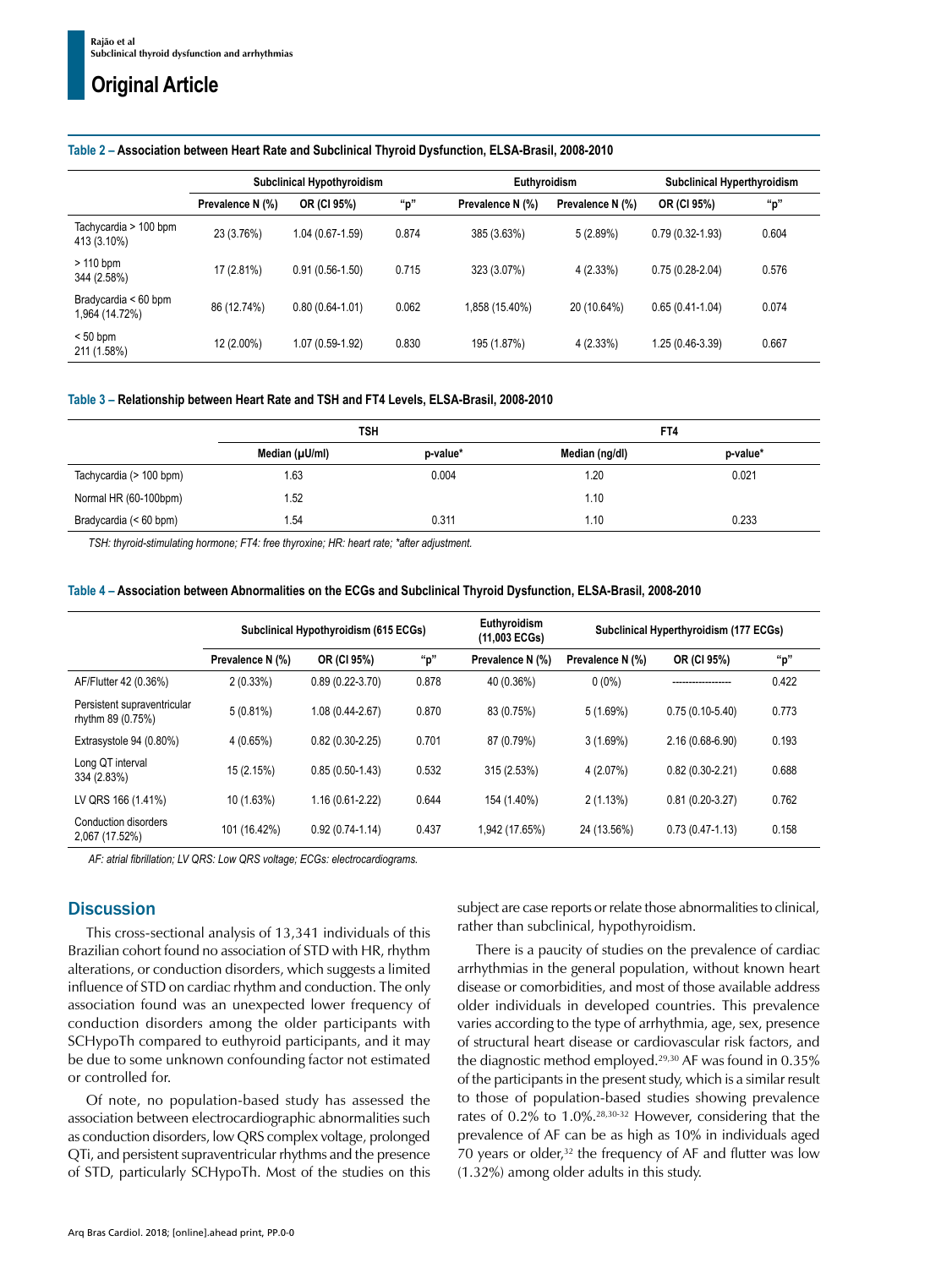| Table 5 – Comparison between Previous Studies and ELSA-Brasil Results, 2008-2010 |                                                             |                                                           |                   |                            |                                                                                                                       |  |  |  |
|----------------------------------------------------------------------------------|-------------------------------------------------------------|-----------------------------------------------------------|-------------------|----------------------------|-----------------------------------------------------------------------------------------------------------------------|--|--|--|
| <b>Consistent Findings</b>                                                       |                                                             |                                                           |                   |                            |                                                                                                                       |  |  |  |
|                                                                                  |                                                             | <b>Cross-Sectional Analysis:</b>                          |                   |                            |                                                                                                                       |  |  |  |
| Study/Author                                                                     | Population                                                  | Design/enrollment                                         | TSH level (µU/mL) | Ascertainment<br>of Events | <b>Results</b>                                                                                                        |  |  |  |
| Cappola 2006<br>(Cardiovascular Health<br>Study, USA)                            | 3,233 elderly people<br>(mean age 72.7 years)               | Population-based prospective<br>cohort study              | $0.45 - 4.5$      | ECG                        | No difference in AF<br>prevalence between<br>SCHyperTh and<br>euthyroidism groups (8.5%<br>vs. $5.2\%$ . $p > 0.05$ ) |  |  |  |
| Longitudinal analysis:                                                           |                                                             |                                                           |                   |                            |                                                                                                                       |  |  |  |
| Nanchen 2012<br>(PROSPER Trial, Netherlands,<br>Scotland and Ireland)            | 5,316 elderly people<br>(mean age 75 years)                 | prospective cohort study;<br>outpatients of centers study | $0.45 - 4.5$      | <b>ECG</b>                 | No difference in AF<br>incidence between<br>SCHypoTh, SCHyperTh<br>and euthyroidism groups in<br>3.5 years follow-up  |  |  |  |
|                                                                                  |                                                             | <b>DISCORDANT FINDINGS</b>                                |                   |                            |                                                                                                                       |  |  |  |
|                                                                                  |                                                             | <b>Cross-sectional analysis</b>                           |                   |                            |                                                                                                                       |  |  |  |
| Auer 2001 (Austria)                                                              | 23,838 patients (median<br>67.9 years old)                  | Cross-sectional<br>Patients admitted in a hospital        | $0.4 - 4.0$       | ECG                        | Higher AF prevalence in<br>SCHyperTh (12.7% vs.<br>2.3%. OR adjusted 2.8<br>CI95% 1.3-5.8)                            |  |  |  |
| Gammage 2007 (England)                                                           | 5,860 elderly people<br>(median 72 years old)               | Cross-sectional; Primary<br>care service                  | $0.4 - 5.5$       | ECG                        | Higher AF prevalence in<br>SCHyperTh (9.5% vs. 4.7%.<br>OR adjusted 1.89 Cl95%<br>$1.01 - 3.57$                       |  |  |  |
| Vadiveloo 2011<br>(TEARS, Scotland)                                              | 2,004 cases (mean<br>age 66.5 years) and<br>10,111 controls | Retrospective; Tayside<br>health registry                 | $0.4 - 4.0$       | ECG/Holter                 | Higher arrhythmia<br>frequency in SCHyperTh<br>$(2.7\% \text{ vs. } 1.4\% \text{ p} < 0.001)$                         |  |  |  |

*TSH: thyroid-stimulating hormone; ECG: electrocardiogram; SCHyperTh: subclinical hyperthyroidism; SCHypoTh: subclinical hypothyroidism; AF: atrial fibrillation.*

Most longitudinal studies, 9,12,17,33-35 but not all, 36 have found AF to be associated with SCHyperTh. However, that association differs between cross-sectional studies. Interestingly, no participant with SCHyperTh in the present study manifested AF/atrial flutter. In line with this study, Cappola et al. showed no association between AF and STD at the baseline assessment of a community cohort of 2,639 older adults (mean age, 72.7 years).<sup>9</sup> In contrast, Auer et al. reviewed the data of 23,838 individuals admitted to a hospital in Austria and found a prevalence rate of 12.7% for AF among the 613 patients (mean age, 67.9 years) with SCHyperTh (adjusted OR, 2.8; 95% CI 1.3-5.8), but the tests were not performed at a single laboratory.15 In a study by Gammage et al., the prevalence of AF was 9.5% among individuals with SCHyperTh in a cohort of 5,860 primary care patients with a median age of 72 years (adjusted OR, 1.89; 95% CI 1.01-3.57), however, the TSH levels adopted to define euthyroidism were higher (5.5  $\mu$ U/mL).<sup>16</sup>

The prevalence of extrasystoles in the present study was also low (0.66% for SVES and 0.13% for VES), compared to the prevalence of VES in the HCHS/SOL study (0.98% in men and  $0.53\%$  in women).<sup>29</sup> In general, the prevalence rates of the other arrhythmias were similar to those found in the aforementioned studies. No association was noted between SVES or VES and STD, and no differences were detected in HR means between the groups in the present study. Vadiveloo et al. demonstrated in baseline data a greater prevalence of arrhythmias among the participants with SCHyperTh (2.7% vs. 1.4%,  $p < 0.001$ ), although there was a higher frequency of preexisting cardiovascular disease in their cohort.<sup>17</sup>

In the present study, higher FT4 medians were identified in participants with tachycardia, albeit still within the normal range, which could be explained by the physiological effect of the thyroid hormone on cardiac chronotropism.<sup>37</sup> Gammage et al. found similar results, with a positive and direct correlation between FT4 levels and a tachyarrhythmia (AF) in their cross-sectional study.16 Surprisingly, higher TSH medians were also associated with tachycardia after adjustment for potential confounding factors, but the probable mechanism for this association is unknown.

It can be speculated that STD may result in greater electrocardiographic repercussions only in specific populations with more severe comorbidities. In the ELSA population, a lower median age (51 years) and the smaller prevalence of comorbidities than in the populations recruited in cardiology or emergency services, can explain the discrepancies in relation to previous studies, which may also be due to the different TSH thresholds used to define SCHypoTh (4.5 to 5.5  $\mu$ U/mL vs. 4.0  $\mu$ U/mL).<sup>9,12,16</sup> The findings of the most relevant studies reporting concordant or discordant results with those of the present study are summarized in Table 5.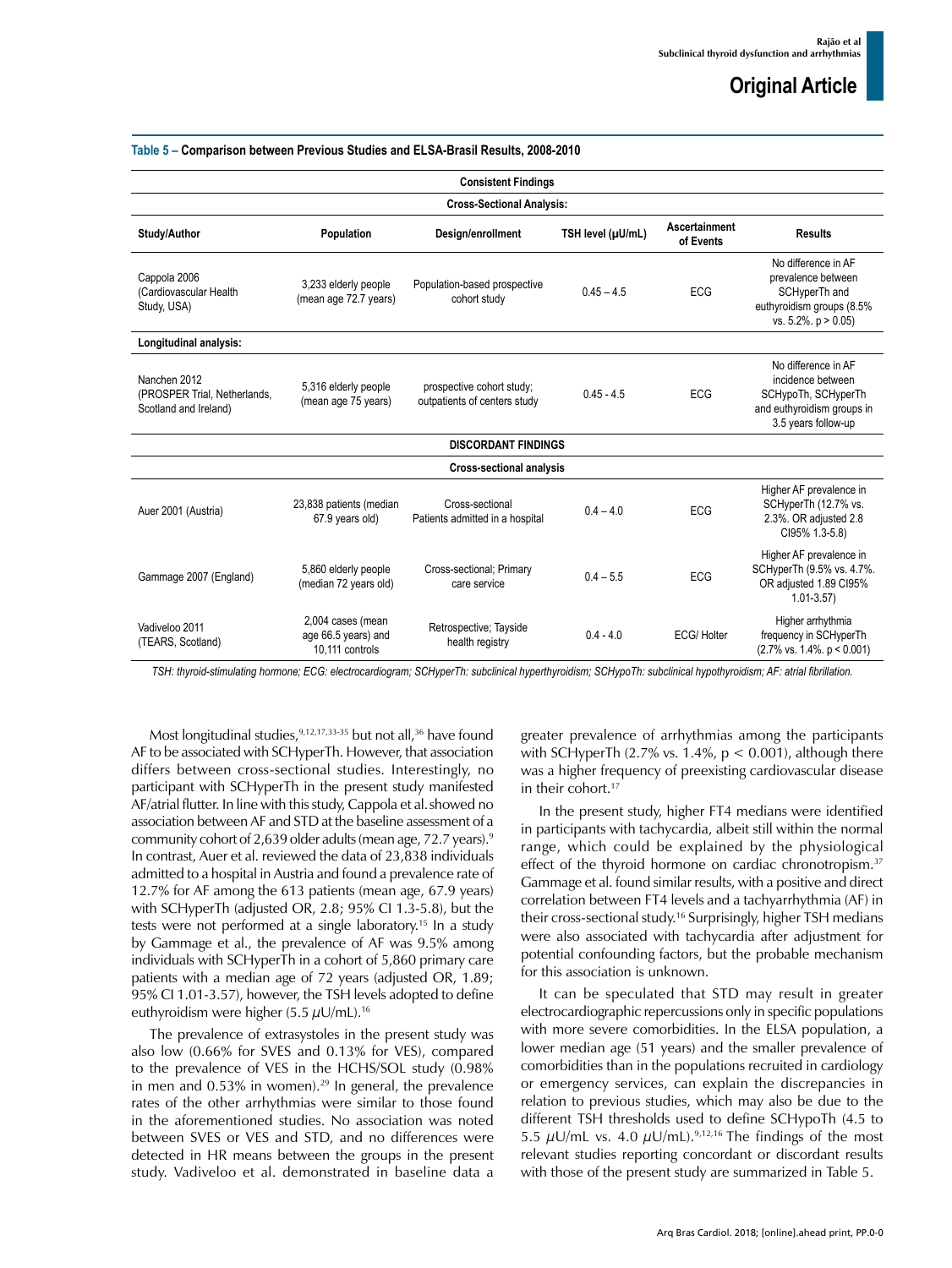In line with previous studies, $1,2,13$  SCHypoTh was more frequent than SCHyperTh in the current study (5.23% vs. 1.45%). As expected, SCHypoTh was more frequent with increasing age, female sex, higher BMI, and white skin color. In contrast, SCHypoTh was negatively associated with black skin color and current smoking.1,2,6 SCHyperTh showed a positive and independent association with increasing age, female sex, and black skin color, which are also consistent with population-based studies.<sup>3,6</sup>

The strengths of the present study were the large multicenter samples, the methodological rigor in recruiting and data collection, and the centralized analysis of the laboratory tests and ECGs. The cohort was composed of volunteers, mostly middle-aged individuals, recruited outside of the hospital and evaluated in the absence of any acute illness, which most likely excluded non-thyroid diseases. The limitations of this study include the following: TSH was measured only once; FT4 concentrations were measured only for those participants with abnormal TSH levels, and a single ECG was used for the diagnosis of arrhythmias; and no other laboratory, clinical, or ecographic data were available to assess whether the laboratory test abnormalities indeed correspond to STD. This limitation should be kept in mind, especially considering the TSH medians that indicated mild STD. Not all of the ECGs were available for analysis, however the mean age of the participants whose ECGs were analyzed was greater than that of the total cohort sample, which might in fact overestimate the overall prevalence of arrhythmias e corroborates the lack of association with STD. Only 33 of the participants had TSH  $> 10 \mu U/mL$  (4.73% of SCHypoTh) while 35 showed TSH  $<$  0.1  $\mu$ U/mL (18.13% of SCHyperTh). Moreover, some ECG abnormalities were rather uncommon, as rhythm disorders, with a prevalence of less than 1%. Therefore, the statistical power to identify associations between those subgroups and rhythm and conduction alterations may have been insufficient. A longitudinal assessment is needed to determine the incidence of arrhythmias as well as their relative risk for each of the STD groups.

### **Conclusion**

The present study provides contrary evidence to the association between electrocardiographic changes and STD in

## **References**

- 1. Vanderpump M, Tunbridge WM, French JM, Appleton D, Bates D, Clark F, et al. The incidence of thyroid disorders in the community: a twenty-year follow-up of the Whickham Survey. Clin Endocrinol. 1995;43(1):55-68.
- 2. Canaris GJ, Manowitz NR, Mayor G, Ridgway EC. The Colorado thyroid disease prevalence study. Arch Intern Med. 2000;160(4):526-34.
- 3. Donangelo I, Braunstein G. Update on subclinical hyperthyroidism. Am Fam Physician. 2011;83(8):933-8.
- 4. Benseñor IM, Goulart AC, Lotufo PA, Menezes PR, Scazufca M. Prevalence of thyroid disorders among older people: results from the São Paulo Ageing & Health Study. Cad Saude Publica. 2011;27(1):155-61.

a seemingly healthy non-elderly population. Although, given the limitations inherent to a cross-sectional analysis, the lack of this association cannot be definitively excluded at this point, and a longitudinal assessment is needed.

## Author contributions

Conception and design of the research: Ribeiro ALP, Rajão KMAB, Passos VMA, Benseñor IJM, Diniz MFHS; Acquisition of data: Ribeiro ALP, Passos VMA, Benseñor IJM, Vidigal PG; Analysis and interpretation of the data and Critical revision of the manuscript for intellectual content: Ribeiro ALP, Rajão KMAB, Passos VMA, Benseñor IJM, Vidigal PG, Camacho CP, Diniz MFHS; Statistical analysis and Writing of the manuscript: Rajão KMAB, Passos VMA, Camacho CP, Diniz MFHS; Obtaining financing: Passos VMA, Benseñor IJM,.

#### **Potential Conflict of Interest**

No potential conflict of interest relevant to this article was reported.

#### **Sources of Funding**

This study was funded by Departamento de Ciência e Tecnologia do Ministério da Saúde do Brasil (Decit); Ministério da Ciência, Tecnologia e Inovação; CNPq e FINEP.

#### **Study Association**

This article is part of the thesis of master submitted by Kamilla Maria Araújo Brandão, from Universidade Federal de Minas Gerais - UFMG.

#### **Ethics approval and consent to participate**

This study was approved by the Ethics Committee of theFaculdade Federal de Minas Gerais under the protocol number ETIC 186/06. All the procedures in this study were in accordance with the 1975 Helsinki Declaration, updated in 2013. Informed consent was obtained from all participants included in the study.

- 5. Sgarbi JA, Matsumura LK, Kasamatsu TS, Ferreira SR, Maciel RM. STDs are independent risk factors for mortality in a 7.5-year follow-up: the Japanese-Brasilian thyroid study. Eur J Endocrinol. 2010;162(3):569-77.
- 6. Sichieri R, Baima J, Marante T, de Vasconcellos MT, Moura AS, Vaisman M. Low prevalence of hypothyroidism among black and Mulatto people in a population-based study of Brazilian women. Clin Endocrinol. 2007;66(6):803-7.
- 7. Selmer C, Olesen JB, Hansen ML, von Kappelgaard LM, Madsen JC, Hansen PR, et al. Subclinical and overt thyroid dysfunction and risk of allcause mortality and cardiovascular events: a large population study. J Clin Endocrinol Metab. 2014;99(7):2372-82.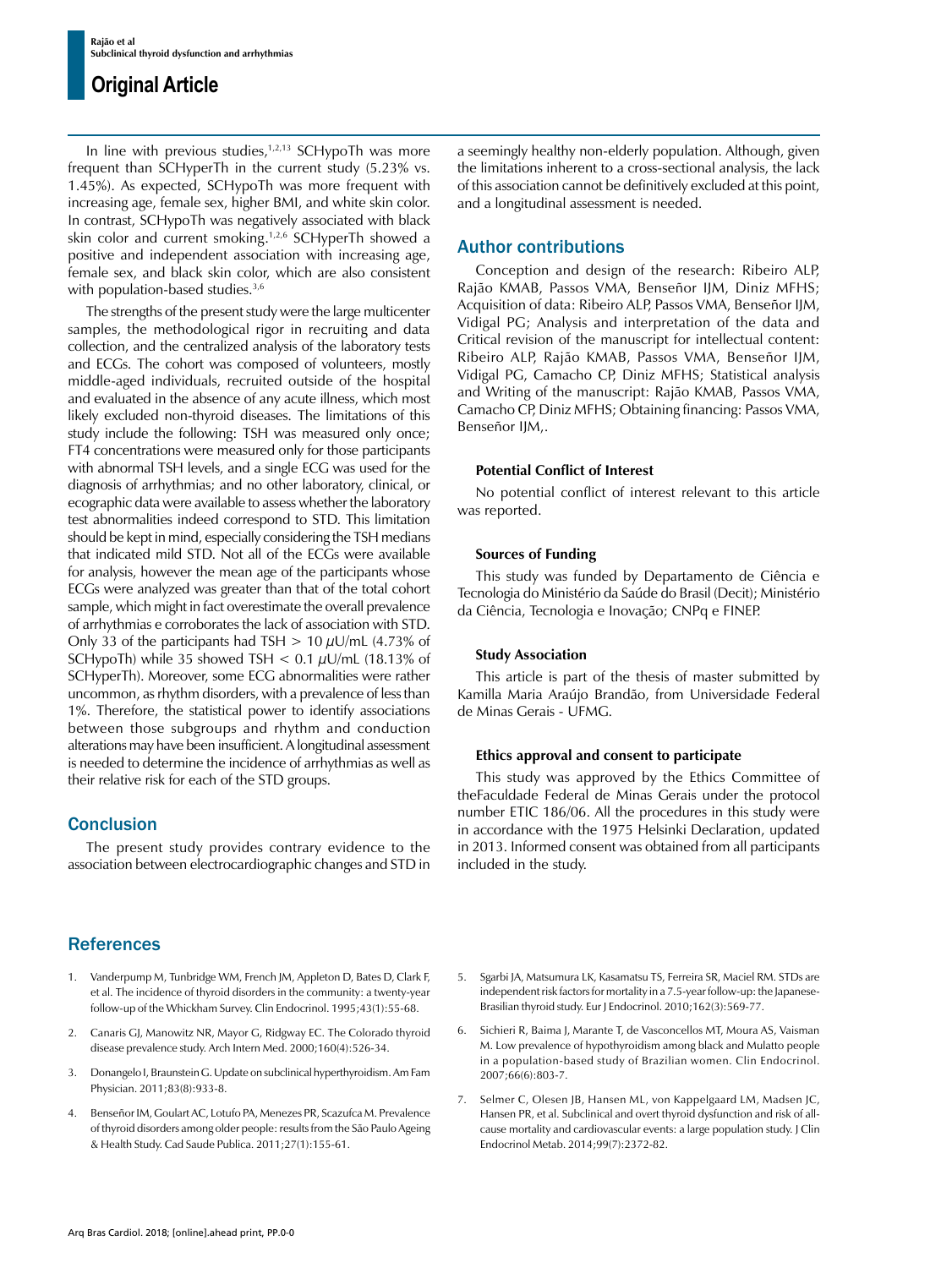- 8. Ochs N, Auer R, Bauer DC, Nanchen D, Gussekloo J, Cornuz J, et al. Metaanalysis: Subclinical Thyroid Disfunction and the risk for coronary heart disease and mortality. Ann Intern Med. 2008;148(11):832-45.
- 9. Cappola AR, Fried LP, Arnold AM, Danese MD, Kuller LH, Burke GL, et al. Thyroid status, cardiovascular risk, and mortality in older adults. JAMA. 2006;295(9):1033-41.
- 10. Waring AC, Arnold AM, Newman AB, Bùzkova P, Hirsch C, Cappola AR. Longitudinal changes in thyroid function in the oldest old and survival: the cardiovascular health study all-stars study. J Clin Endocrinol Metab. 2012;97(11):3944-50.
- 11. Kaminski G, Makowski K, Michałkiewicz D, Kowal J, Ruchala M, Szczepanek E, et al. The influence of subclinical hyperthyroidism on blood pressure, heart rate variability, and prevalence of arrhythmias. Thyroid. 2012;22(5):454-60.
- 12. Sawin CT, Geller A, Wolf PA, Belanger AJ, Baker E, Bacharach P, et al. Low serum thyrotropin concentrations as a risk factor for atrial fibrillation in older persons. N Engl J Med. 1994;331(19):1249-52.
- 13. Biondi B, Palmieri EA, Fazio S, Cosco C, Nocera M, Saccà L, et al. Endogenous subclinical hyperthyroidism affects quality of life and cardiac morphology and function in young and middle-aged patients. J Clin Endocrinol Metab. 2000;85(12):4701-5.
- 14. Petretta M, Bonaduce D, Spinelli L, Vicario ML, Nuzzo V, Marciano F, et al. Cardiovascular haemodynamics and cardiac autonomic control in patients with subclinical and overt hyperthyroidism. Eur J Endocrinol. 2001;145(6):691-6.
- 15. Auer J, Scheibner P, Mische T, Langsteger W, Eber O, Eber B. Subclinical hyperthyroidism as a risk factor for atrial fibrillation. Am Heart J. 2001;142(5):838-42.
- 16. Gammage MD, Parle JV, Holder RL, Roberts LM, Hobbs FD, Wilson S, et al. Association between serum free thyroxine concentration and atrial fibrillation. Arch Intern Med. 2007;167(9):928-34.
- 17. Vadiveloo T, Donnan P, Cochrane L, Leese GP. The Thyroid Epidemiology, Audit, and Research Study (TEARS): morbidity in patients with endogenous subclinical hyperthyroidism. J Clin Endocrinol Metab. 2011;96(5):1344-51.
- 18. Owecki M, Michalak A, Nikisch E, Sowinski J. Prolonged ventricular repolarization measured by corrected QT interval (QTc) in subclinical hyperthyroidism. Horm Metab Res. 2006;38(1):44-7.
- 19. Biondi B, Palmieri E, Lombardi G, Fazio S. Subclinical hypothyroidism and cardiac function. Thyroid. 2002;12(6):505-10.
- 20. Sarma JS, Venkataraman K, Nicod P, Polikar R, Smith J, Schoenbaum MP, et al. Circadian Rhythmicity of rate-normalized QT interval in hypothyroidism and its significance for development of class III antiarrhythmic agents. Am J Cardiol. 1990;66(12):959-63.
- 21. Aquino EM, Barreto SM, Benseñor IM, Carvalho MS, Chor D, Duncan BB, et al. Brazilian Longitudinal Study of Adult Health (ELSA-Brasil): objectives and design. Am J Epidemiol. 2012;175(4):315-24.
- 22. Kailajärvi M, Takala T, Grönros P, Tryding N, Viikari J, Irjala K, et al. Reminders of drug effects on laboratory tests results. Clin Chem. 2000;46(9):1395-400.
- 23. Mill JG, Pinto K, Griep RH, Goulart A, Foppa M, Lotufo PA, et al. Medical assessments and measurements in ELSA-Brasil. Rev Saude Publica. 2013;47(Suppl 2):54-62.
- 24. Prineas RJ, Crow RS, Blackburn HW. The Minnesota Code Manual of Electrocardiographic Findings: standards and procedures for measurement and classification. Boston, MA: John Wright; 1982.
- 25. Fedeli LG, Vidigal PG, Leite CM, Castilhos CD, Pimentel RA, Maniero VC, et al. Logistics of collection and transportation of biological samples and the organization of the central laboratory in the ELSA-Brasil. Rev Saude Publica. 2013;47(Suppl 2):63-71.
- 26. Pinto- Filho MM, Brant LCC, Padilha-da-Silva JL, Foppa M, Lotufo PA, Mill JG, et al. Electrocardiographic Findings in Brazilian Adults without Heart Disease: ELSA-Brasil. Arq Bras Cardiol. 2017;109(5):416-24.
- 27. Haugen BR. Drugs that suppress TSH or cause central hypothyroidism. Best Pract Res Clin Endocrinol Metab. 2009;23(6):793-800.
- 28. Carvalho GA, Perez CLS, Ward LS. The clinical use of thyroid function tests. Arq Bras Endocrinol Metab. 2013;57(3):193-204.
- 29. Denes P, Garsides DB, Lloyd-Jones D, Gouskova N, Soliman EZ, Ostfeld R, et al. Major and minor electrocardiographic abnormalities and their association with underlying cardiovascular disease and risk factors in Hispanics/Latinos (from the Hispanic Community Health Study/Study of Latinos). Am J Cardiol. 2013;112(10):1667-75.
- 30. Pinto-Filho MM, Brant LCC, Foppa M, Garcia-Silva KB, Mendes de Oliveira RA, de Jesus Mendes da Fonseca M, et al. Major Electrocardiographic Abnormalities According to the Minnesota Coding System Among Brazilian Adults (from the ELSA-Brasil Cohort Study). Am J Cardiol. 2017;119(12):2081-87.
- 31. Ribeiro AL, Marcolino MS, Prineas RJ, Lima-Costa MF. Electrocardiographic abnormalities in elderly Chagas disease patients: 10-year follow-up of the Bambui Cohort Study of Aging. J Am Heart Assoc. 2014;3(1):e000632.
- 32. Camm AJ, Obel OA. Epidemiology and mechanism of atrial fibrillation and atrial flutter. Am J Cardiol. 1996;78(8A):3-11.
- 33. Collet TH, Gussekloo J, Bauer DC, den Elzen WP, Cappola AR, Balmer P, et al. Subclinical hyperthyroidism and the risk of coronary heart disease and mortality. Arch Intern Med. 2012;172(10):799-809.
- 34. Heeringa J, Hoogendoorn EH, van der Deure WM, Hofman A, Peeters RP, Hop WC, et al. High-normal thyroid function and risk of atrial fibrillation: the Rotterdam study. Arch Intern Med. 2008;168(20):2219-24.
- 35. Selmer C, Olesen JB, Hansen ML, Lindhardsen J, Olsen AM, Madsen JC, et al. The spectrum of thyroid disease and risk of new onset atrial fibrillation: a large population cohort study. BMJ. 2012 Nov 27;345:e7895.
- 36. Nanchen D, Gussekloo J, Westendorp RG, Stott DJ, Jukema JW, Trompet S, et al. Subclinical thyroid dysfunction and the risk of heart failure in older persons at high cardiovascular risk. J Clin Endocrinol Metab. 2012;97(3):852-61.
- 37. Davis PJ, Davis FB. Nongenomic actions of thyroid hormone on the heart. Thyroid. 2002;12(6):459-66.